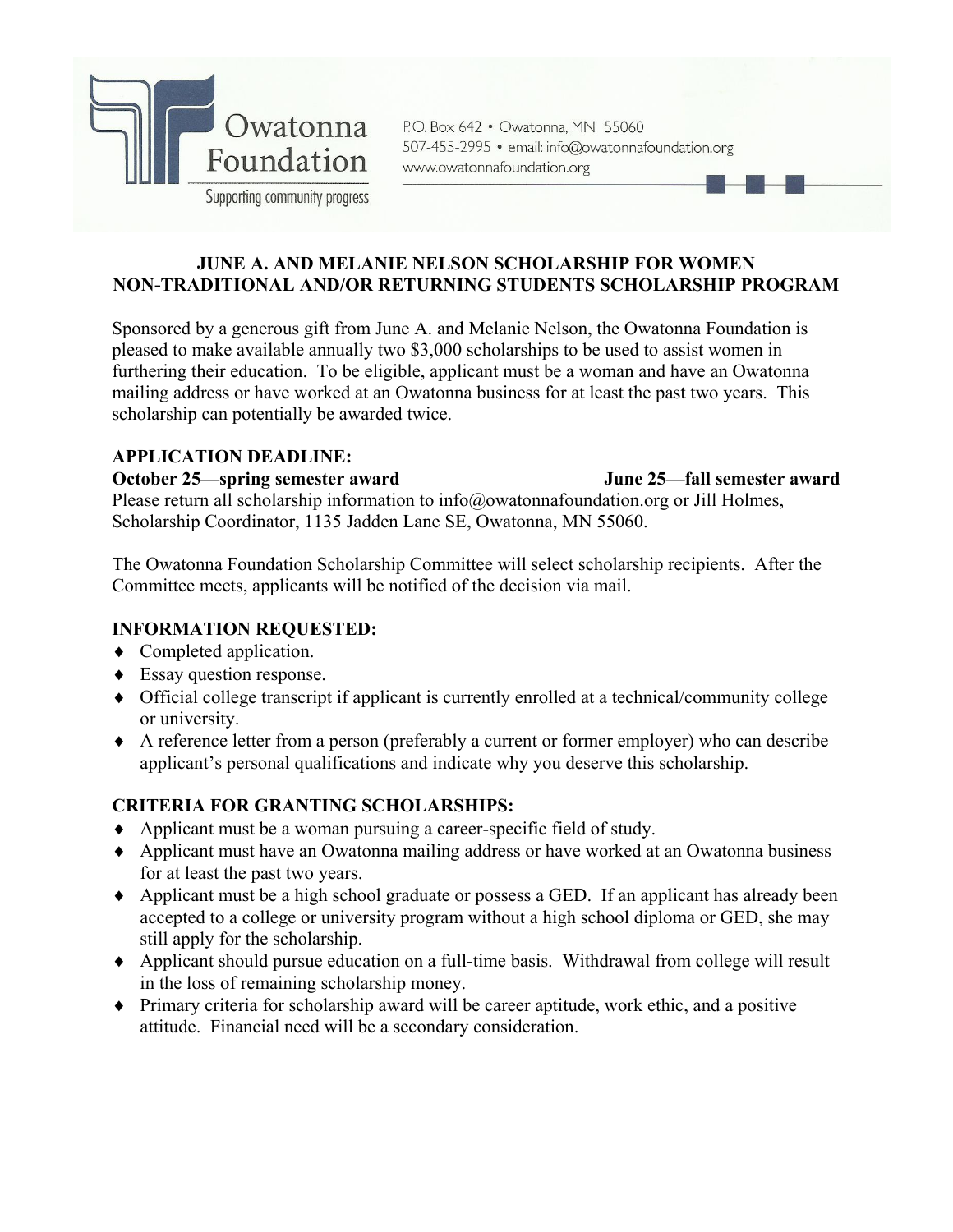

P.O. Box 642 • Owatonna, MN 55060 507-455-2995 · email: info@owatonnafoundation.org www.owatonnafoundation.org

# **JUNE A. AND MELANIE NELSON SCHOLARSHIP FOR WOMEN NON-TRADITIONAL AND/OR RETURNING STUDENTS SCHOLARSHIP APPLICATION**

## Complete application using a black pen or online.

| <b>Applicant Data:</b>                                                                            |  |                        |                                                                                                      |  |
|---------------------------------------------------------------------------------------------------|--|------------------------|------------------------------------------------------------------------------------------------------|--|
|                                                                                                   |  |                        |                                                                                                      |  |
|                                                                                                   |  |                        |                                                                                                      |  |
|                                                                                                   |  |                        |                                                                                                      |  |
|                                                                                                   |  |                        |                                                                                                      |  |
| High school you attended:                                                                         |  |                        |                                                                                                      |  |
|                                                                                                   |  |                        |                                                                                                      |  |
| If you did not graduate, do you have a GED: Yes                                                   |  | $\overline{\text{No}}$ |                                                                                                      |  |
|                                                                                                   |  |                        | How long have you had an Owatonna mailing address? Month: _______________________ Year: ____________ |  |
| <sub>or</sub><br>How long have you worked at an Owatonna business? Month: _______________________ |  |                        | Year: $\frac{1}{\sqrt{1-\frac{1}{2}}\sqrt{1-\frac{1}{2}}\left(\frac{1}{2}-\frac{1}{2}\right)}$       |  |

## **Technical/Community College or University Data:**

Name of educational institution you plan to attend. (If unknown, please list in order of preference the colleges to which admission applications have been sent.)

| School                                                                                | City | <b>State</b>              |  |  |
|---------------------------------------------------------------------------------------|------|---------------------------|--|--|
| School                                                                                | City | <b>State</b>              |  |  |
| Major course of study:<br><u> 1980 - Jan Stein, amerikansk politiker (</u>            |      | Career goal:              |  |  |
| Anticipated graduation date: Month:                                                   |      | Year:                     |  |  |
| Currently enrolled? Yes<br>No No                                                      |      | Number completed credits? |  |  |
| Enrollment Status: Full-time:     # of Credits/Term: or Part-time: # of Credits/Term: |      |                           |  |  |
| Applied for other scholarships: Yes                                                   | No   |                           |  |  |
| If yes, scholarships?                                                                 |      |                           |  |  |
| June A. and Melanie Nelson Scholarship Recipient Before: Yes<br>No                    |      |                           |  |  |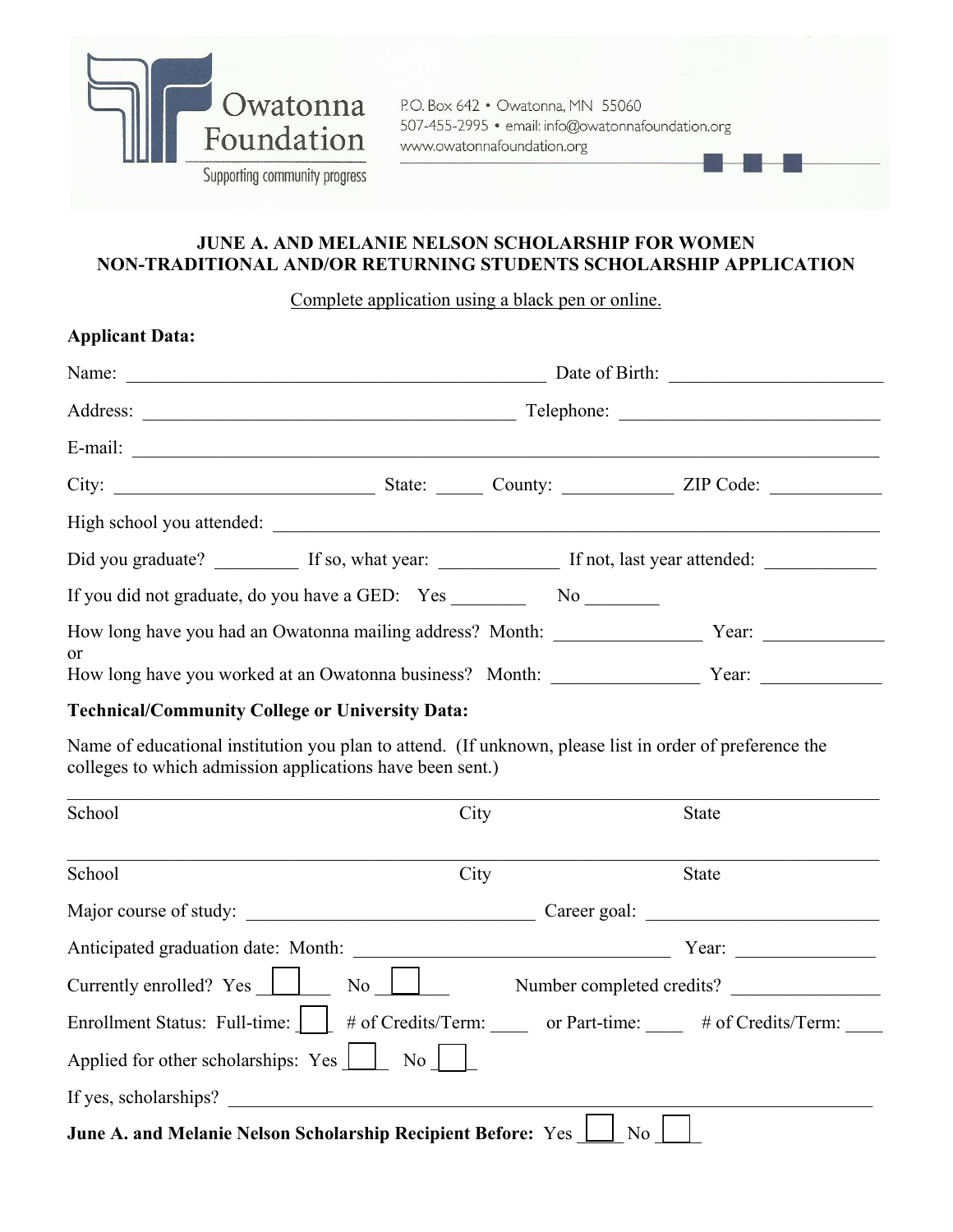**Work Experience**: Identify your work experience during the past four years. Indicate company name and position, employment dates in each job, and approximate number of hours worked each week.

| Company/Position |  | From—Mo./Yr.   To—Mo./Year.   Hours Per Week |
|------------------|--|----------------------------------------------|
|                  |  |                                              |
|                  |  |                                              |
|                  |  |                                              |
|                  |  |                                              |
|                  |  |                                              |
|                  |  |                                              |

**Activities, Awards, and Honors**: List community activities you have participated in since high school. Include club, church, sport, etc. Also include honors and offices held.

| Activity | No. of Yrs. | Honors | $Office(s)$ Held |
|----------|-------------|--------|------------------|
|          |             |        |                  |
|          |             |        |                  |
|          |             |        |                  |
|          |             |        |                  |
|          |             |        |                  |
|          |             |        |                  |
|          |             |        |                  |

What are your special interests or hobbies?

| Interests or Hobbies | No. of Yrs. |
|----------------------|-------------|
|                      |             |
|                      |             |
|                      |             |
|                      |             |
|                      |             |
|                      |             |

**Essay Question:** In 250 words or less, unate your career goals, your educational plan, and describe for the committee your aptitude and desire to succeed in your chosen career.